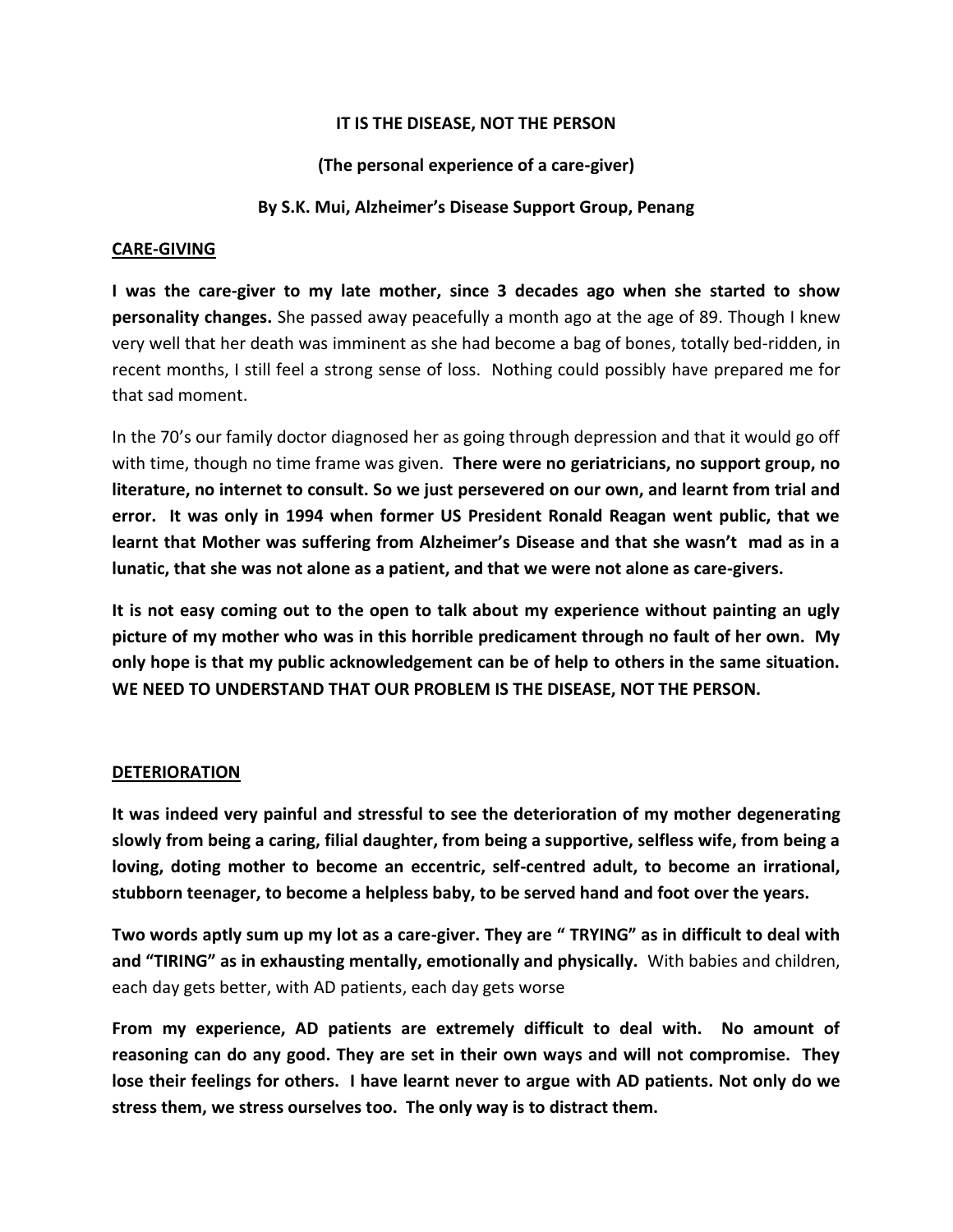**The main problem with AD patients is FORGETFULNESS.**

**Their memory loss is very frustrating and irritating to people near them. In the early years, my mother forgot to be grateful and appreciate each new day. Sunny days were no good. Cloudy days and rainy days were no good either.** 

**She soon forgot to appreciate what she had – a happy family with a good husband and 4 daughters who were all university graduates by then, well-behaved and who never gave her problems of any kind. Nothing seemed to please her. Whatever we did did not go well with her, so much so that Dad referred to her as Mrs Thatcher, who was then the leader of the opposition party in England.** (From 1975 till 1979 Mrs Margaret Thatcher was the leader of the Conservative Party in England. She became Prime Minister from 1979 till 1990.)

**Very soon she forgot to act with decorum.** She would ask the same irrelevant personal questions over and over again when visitors came. She would stare at people in public openly, and would make embarrassing remarks loudly.

**She forgot her duty as big boss in the family.** She forgot how to do marketing, how to give instructions to the maid.

**Surprisingly the first important person she forgot was her mother, whom she used to love dearly. Then, of course, over the years, she forgot all family members and friends.** 

**When my mother became a grandmother herself she forgot the expected role of a grandmother.** She forgot to show her grandchildren love. She did not dote on them.

**She forgot the importance of cleanliness in the house.** Newspapers, bottles and other thrash could not be disposed of without fuss.

In later years, **she forgot the importance of her appearance. She would only wear 2 sets of clothes until these were tattered and torn.** The rest would be locked in her cupboard untouched. We felt very sad but there was nothing very much we could do. What was frustrating was that she would demand new clothes. These would then be locked away. Then she demanded new bras, panties, pyjamas, towels, in turn and these again would be stored away under lock and key.

**She forgot that things in the house had specific places. Whatever she could lay hands on would end up in her bedroom.** These included nail clippers, tissue paper, rolls of toilet paper, biscuits, letters not addressed to her, forks and spoons, creams, ointments, Panadol and other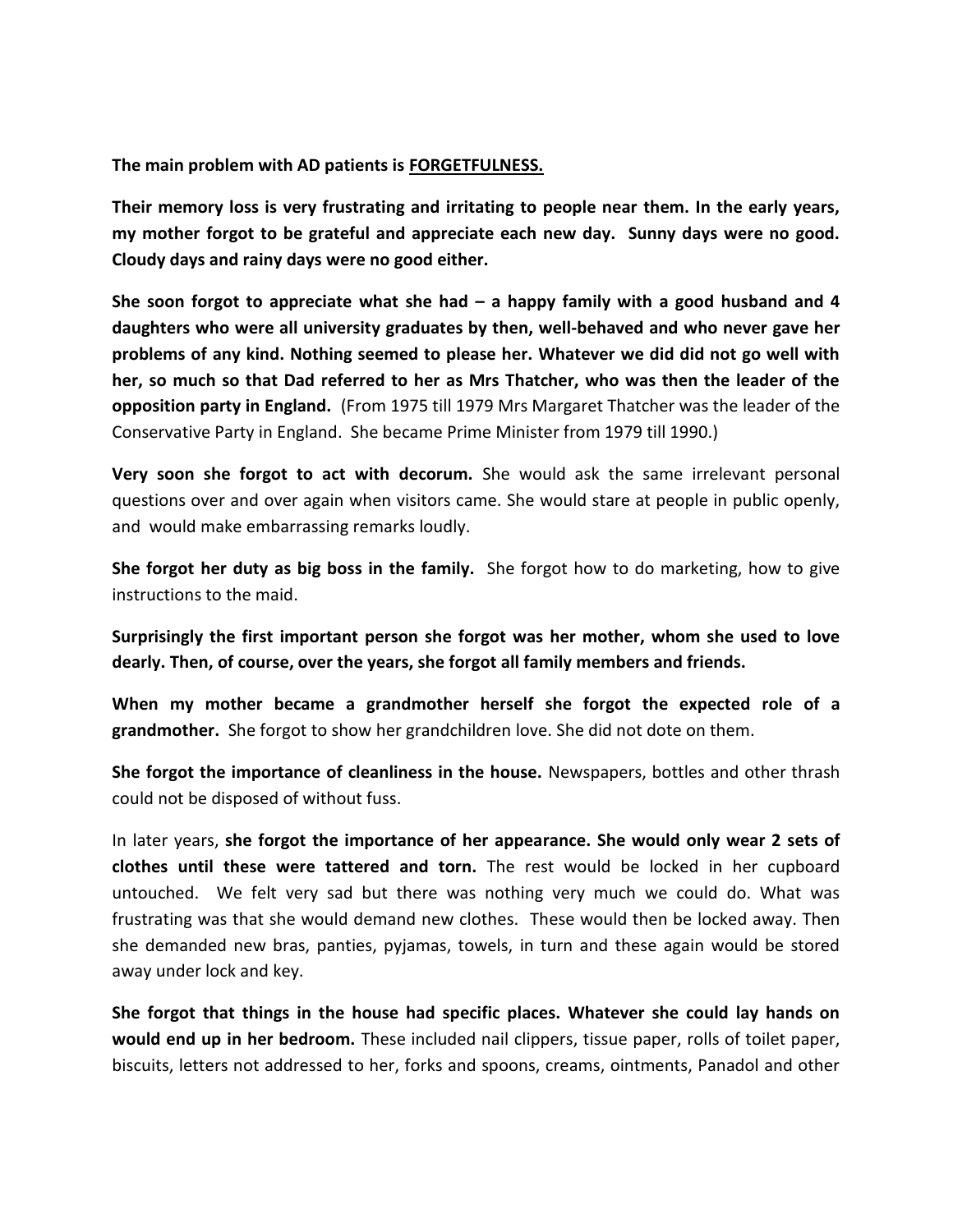medical supplies. I found out the hard way only to remove a few items, not all the items at one go to avoid a showdown.

**Then she forgot how to bathe properly.** She would occupy the bathroom for two to three hours on each occasion, and she had to be treated by the dermatologist because the corners of her finger nails were rotting through excessive exposure to water. Later it was a different scenario. She would emerge from the bathroom, after two or three hours, not bathed and wearing the same clothes. From then we had to bathe her, despite a lot of resistance and protest.

**Very soon, she forgot how to address her toilet needs.** We had to use diapers on her. These would be pulled off and thrown away, together with the contents. She was bed-ridden the last 2 years of her life and then we had a different set of problems.

**She forgot how to appreciate tv programmes and soft music.** She would talk on good days, uttering disconnected things of the past, with no two sentences related.

**Mother used to love food. At one stage she forgot that she had had her food. She would accuse us of not providing her with meals. Then food had to be cut fine, then blended and later she only took clear soup. She forgot how to eat. So we had to feed her teaspoon by teaspoon** Given a straw, she forgot how to suck. On good days, it took an hour to feed her. On bad days, it took hours as she just refused to open her mouth.

Another serious problem was **HALLUCINATION**

**In the early years, she would insist that baskets, wheelbarrows were flying all over in the garden. Then strangers were walking through our garden walls, through, mind you. (Reminds me of David Copperfield, the illusionist.) It was quite scary as she could describe vividly what she had "seen". It must have been real to her.**

**At one stage, mother complained of aches and pains all over.** Almost all were imaginary**. She was attended to by many specialists in town:** the consultant physician, ophthalmologist, orthopaedic surgeon, dermatologist, orthodontist and they found nothing wrong with her. **So she ended up being attended to by a psychiatrist.** At the beginning, we left her medication with her. Imagine the shock I had when I found hundreds of little bottles of tablets, ointments, eye drops untouched and unopened in her bedroom drawers.

**Mother could at one time describe vividly her encounters with her ancestors, who were all dead and gone.** I was quite frightened initially as I believed that the end was near. But her hallucination went on for years. She would insist that her father came to visit and sat on a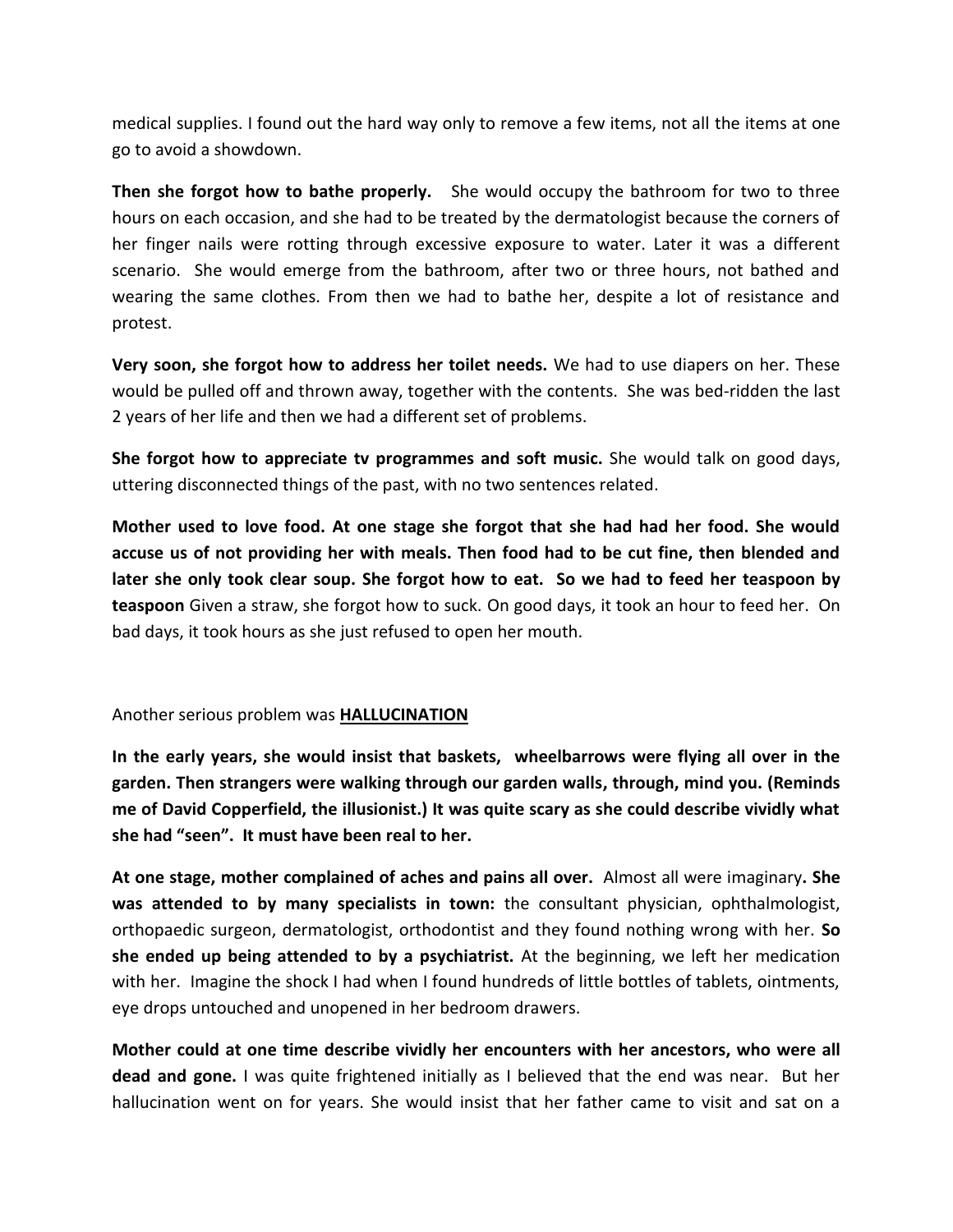particular chair and that they had a lovely time. Then on another occasion her mother came, then her brother. At first I told her that they had died. That made her very unhappy. Then I realized it was better go along with her and agree with her.

### **MY BELIEF**

**I strongly believe that life on the part of Mother had not been fun. With her forgetfulness and hallucination, she must have been very confused. It must have been terrible and frightening not being able to recognize or recall vaguely familiar and yet unfamiliar faces, vaguely familiar and yet unfamiliar things and vaguely familiar and yet unfamiliar events. It must have been stressful to have these vaguely familiar and yet unfamiliar people milling around her, forcing her to do things, forcing her to remember things that she was not capable of. Life must have been tough for her, with no one to understand her, with no one to turn to for help. She must have felt alone, lonely and frustrated.** 

### **MY SENTIMENTS**

**Though life had not been very pleasant for more than 3 decades because of Mother's condition, I have no complaints. I would do it all over again if given the chance. She was an excellent mother who had our welfare at heart all those early years in her life. She and Dad gave us their best enabling my 3 sisters and me to achieve our dreams to become what we are today.** 

**Moreover I have lovely memories of her to fall back on to see me through. In actual fact I begged, not asked, to be in this situation. My siblings had told me to leave my parents in their own home. I could not bear to do that and moved them into my home when my husband and I bought our own house in the early 80s. Dad passed away in 1987. I am grateful that Mother had been with me until a month ago. I have no regrets. I think it is only proper that since Mother brought up her 4 daughters well, she deserved to be treated well in her old age. Mother gave us her best. I should give her my best too.**

#### **BLESSINGS**

**I am blessed that Mother was never been abusive, aggressive or vulgar in action or in words.**  She had been a very gentle lady all her life. She was just uncooperative and negative when AD set in.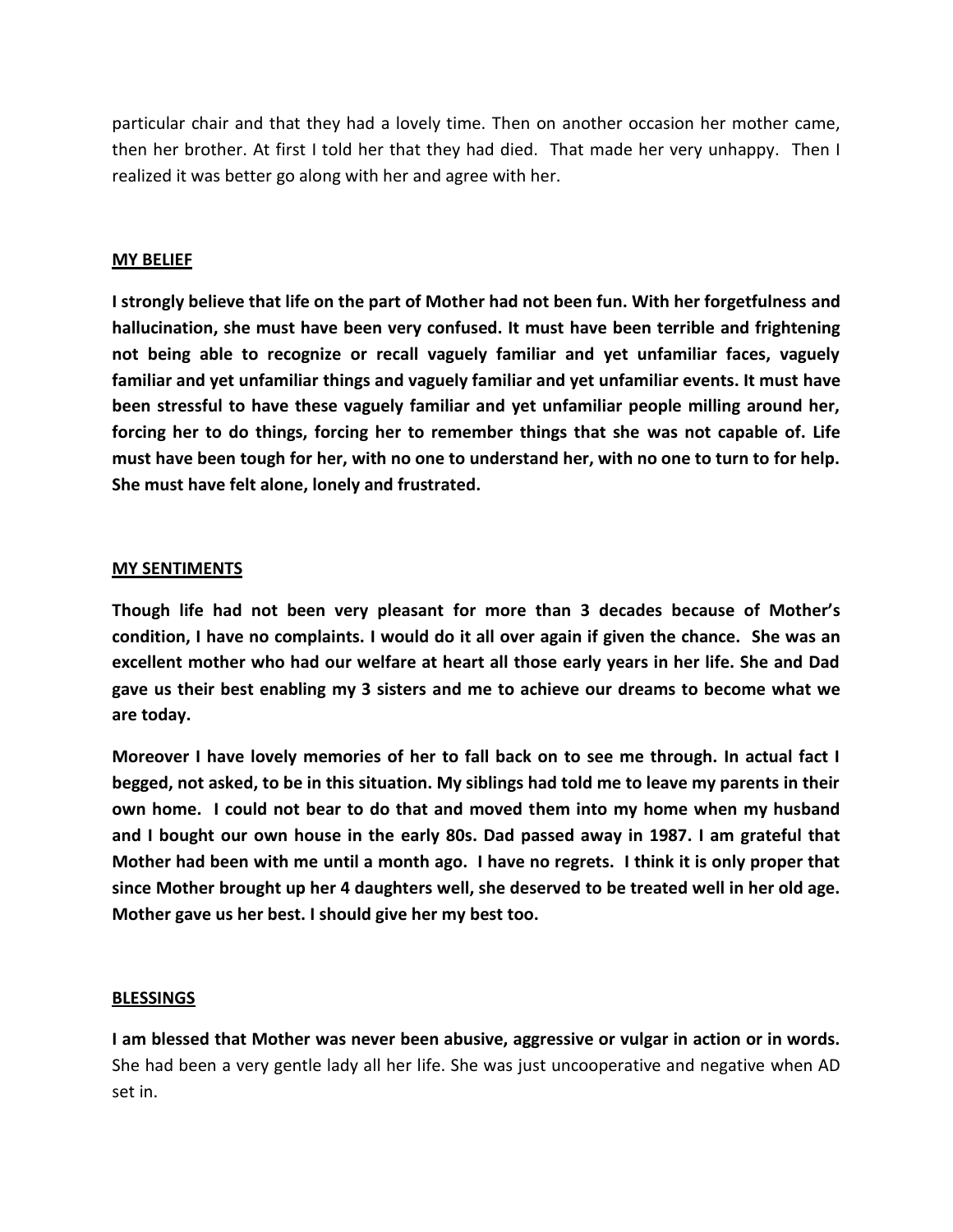**I am blessed that Mother never ventured outside the house and got lost.** She had very often in the past, peeped from the front door but the mere mention of the word "Japanese" would bring her hurrying back to her room instantly. When she was mobile, she would wander from room to room, seemingly looking for someone or something, inspecting Milo tins, garbage bins, etc.

**My husband has been very supportive all these years.** In actual fact, his name was the last name Mother forgot. She called every one by my husband's name for years. My husband used to pamper her with afternoon snacks whenever he came back from work when mother was able to enjoy food.

**My two daughters were equally fond of their grandmother.** Whenever they were in Penang they would sit with her, hold her hands, stroke her back, listen to her incoherent stuff, talk to her, feed her.

**I am blessed that my siblings did not interfere with my decisions.** Being in Kuala Lumpur and Singapore, they were in no position to help.

**I am blessed that though we are not rich, we were able to pay for whatever needed to make her comfortable.** We equipped her bedroom like a hospital room, with everything a hospital has. Similarly we bought all the medical supplies she needed.

**I am blessed to have a maid, whose main task was to make sure that mother was clean and dry all the time.** Though Mother became but a bag of bones, she was still very heavy as it was dead weight. To reciprocate, I have been cooking for my maid!

# **FEARS**

**Fear no. 1: I used to be scared that I might predecease Mother as Mother would not be able to adjust to life in some unfamiliar environment.** Mother was actually very fit until the last 18 months. Her heart was strong and her blood count was good. She did not even get coughs and colds. I used to worry about it. Then coming to think of it, it would not have been my problem if that actually happened.

**Fear no. 2: My current fear is that I might suffer the same fate and become an AD patient myself.** Since my children have settled overseas, I would then end up in some nursing home.